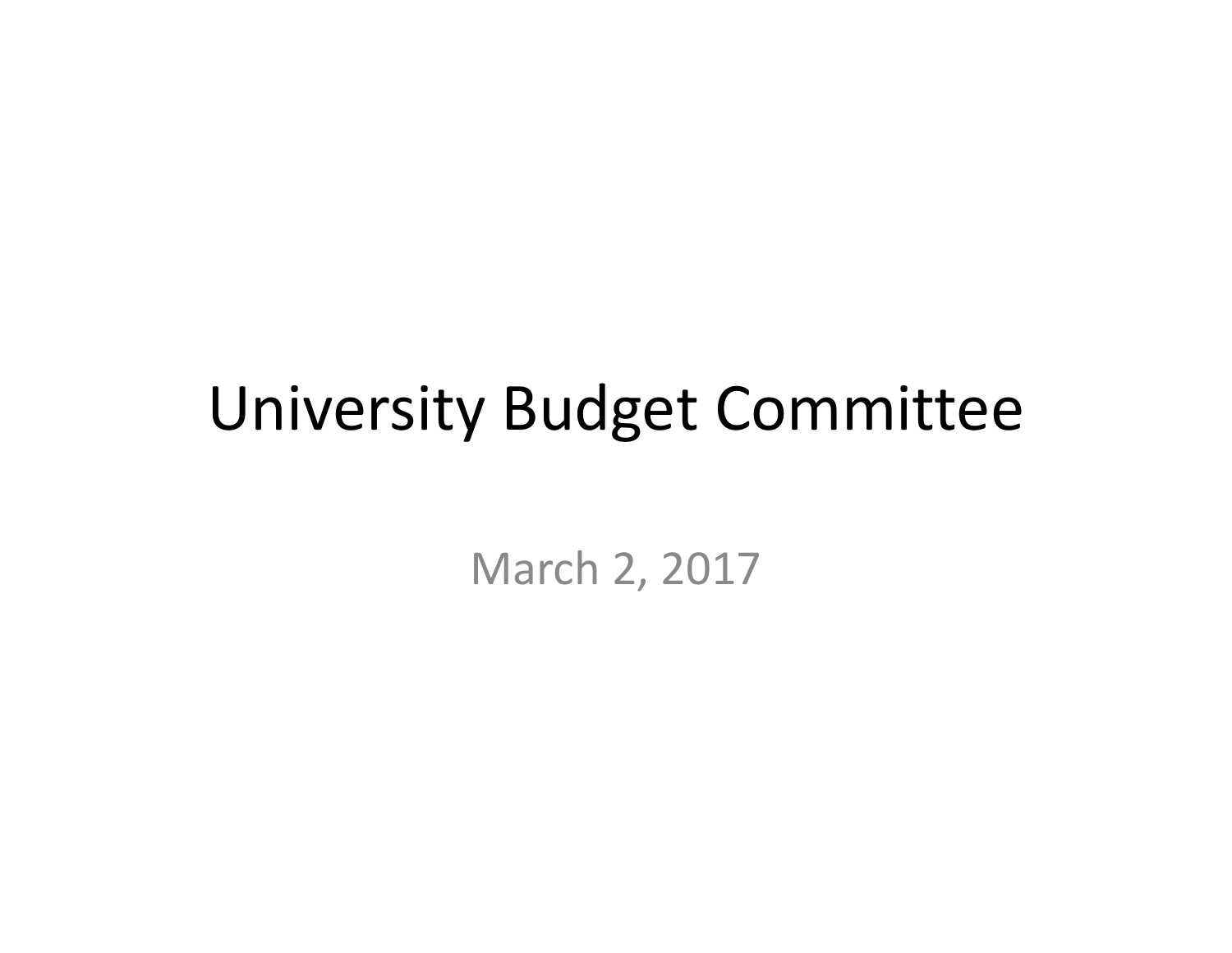

#### **Headcount Enrollment Trends ‐ Fall Census**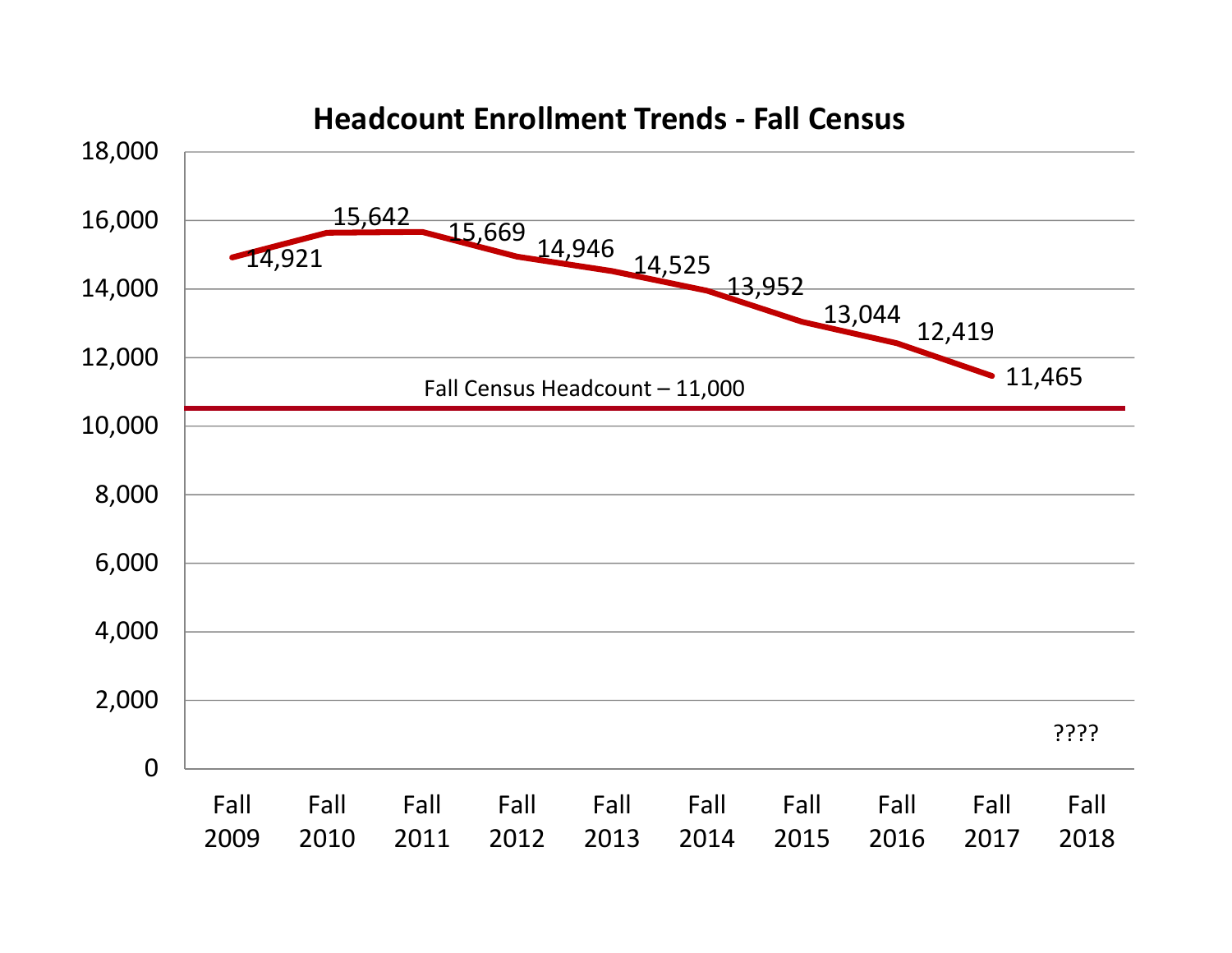### 400,000,000 350,000,000 300,000,000 250,000,000 200,000,000 150,000,000 100,000,000 50,000,000 0FY 2010 2010 FY 2011 FY 2012 FY 2013 FY 2014 FY 2015 FY 2016 FY 2017 FY 2018Budget Estimated Designated Auxiliary Research EstimatedGeneral Funds

### **Trends in Actual Expenses by Fund Type**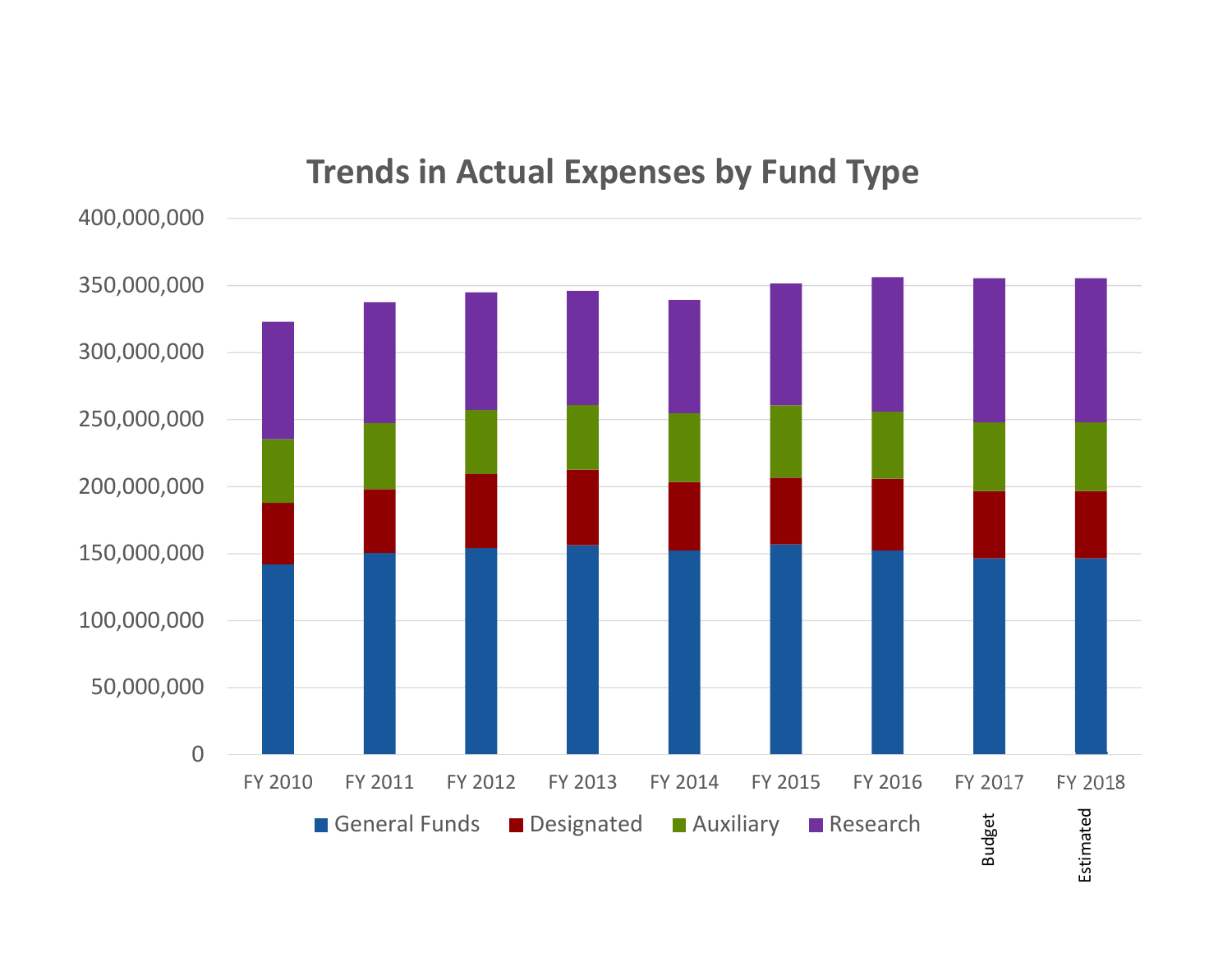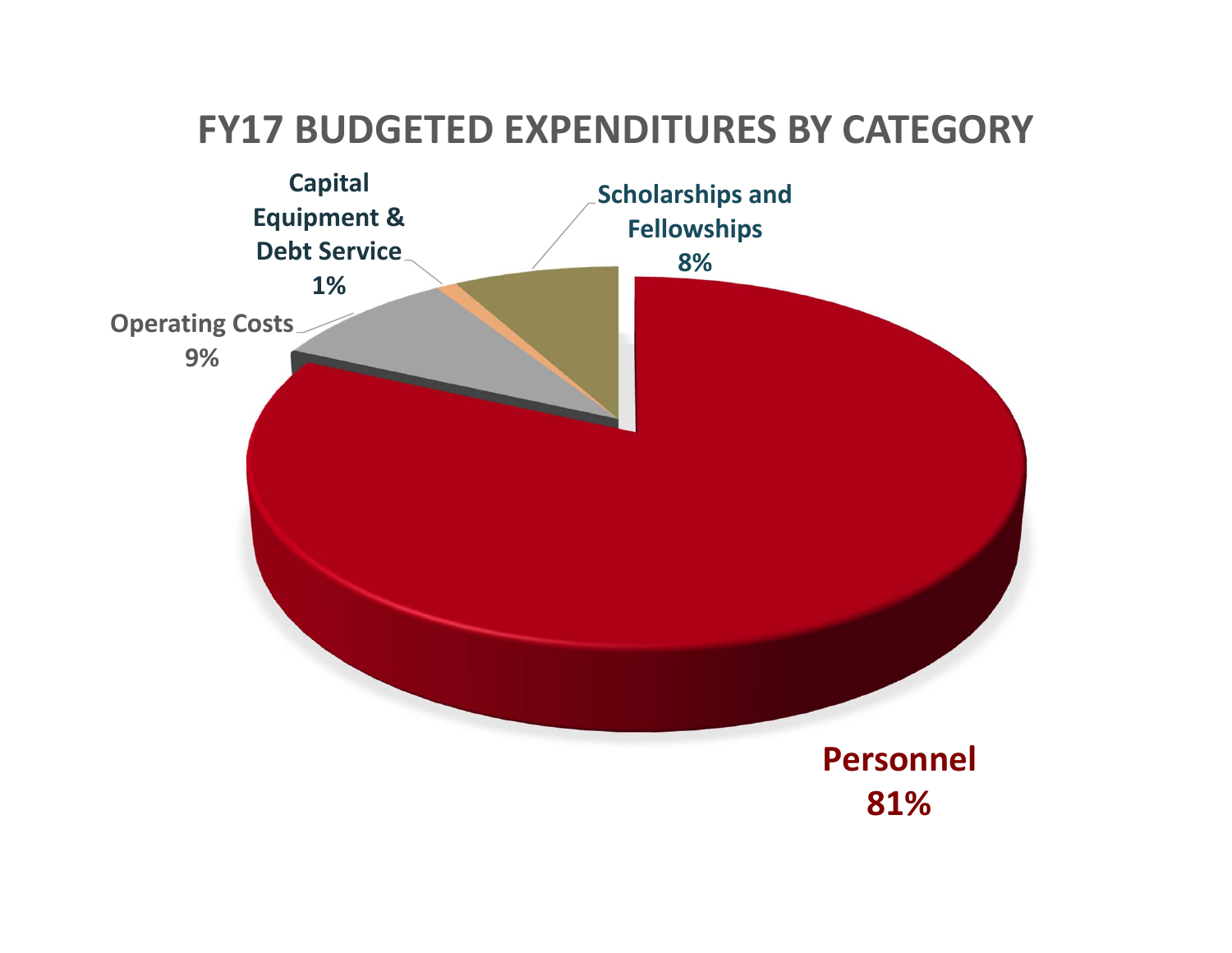

#### Enrollment and General Fund Expense Trends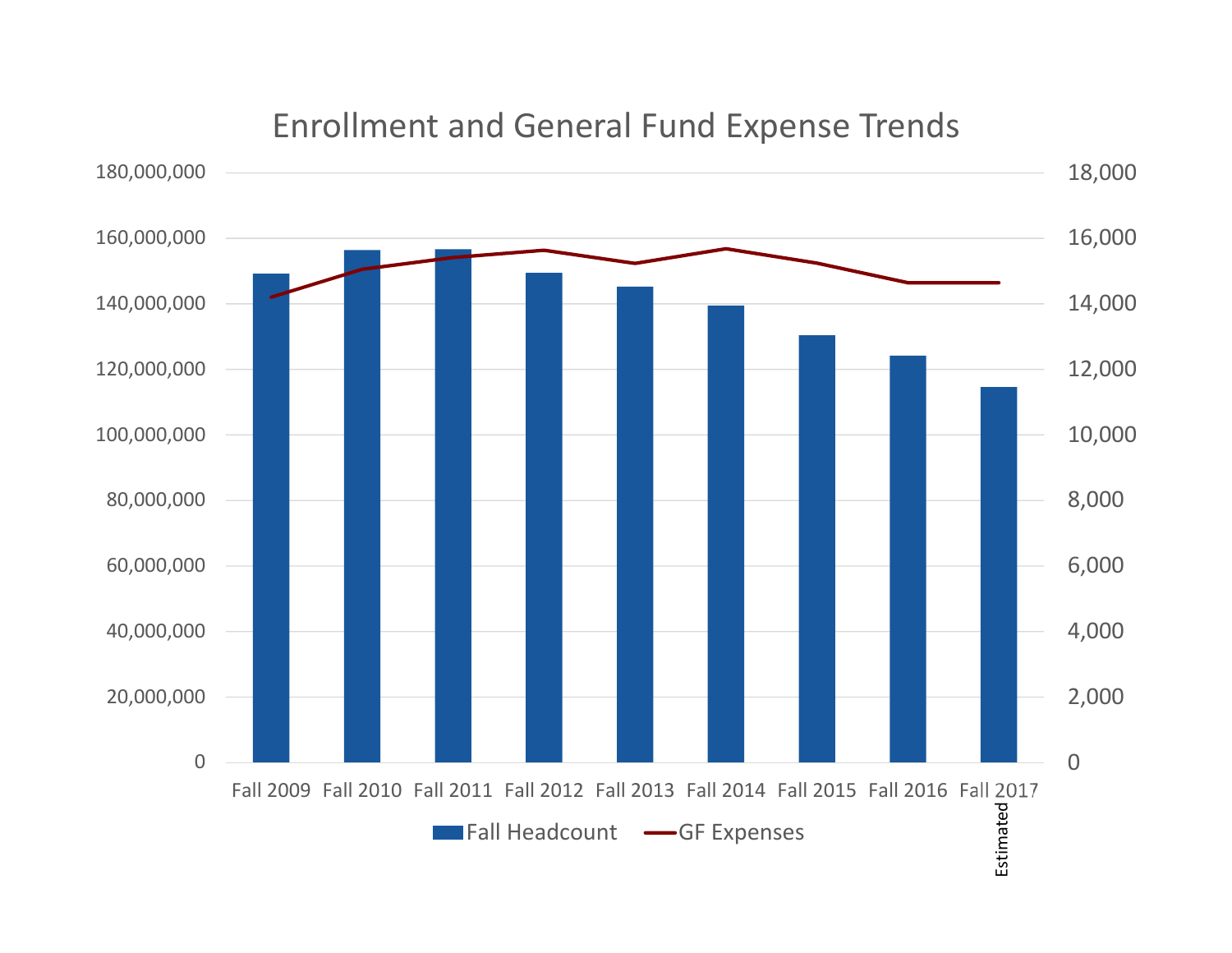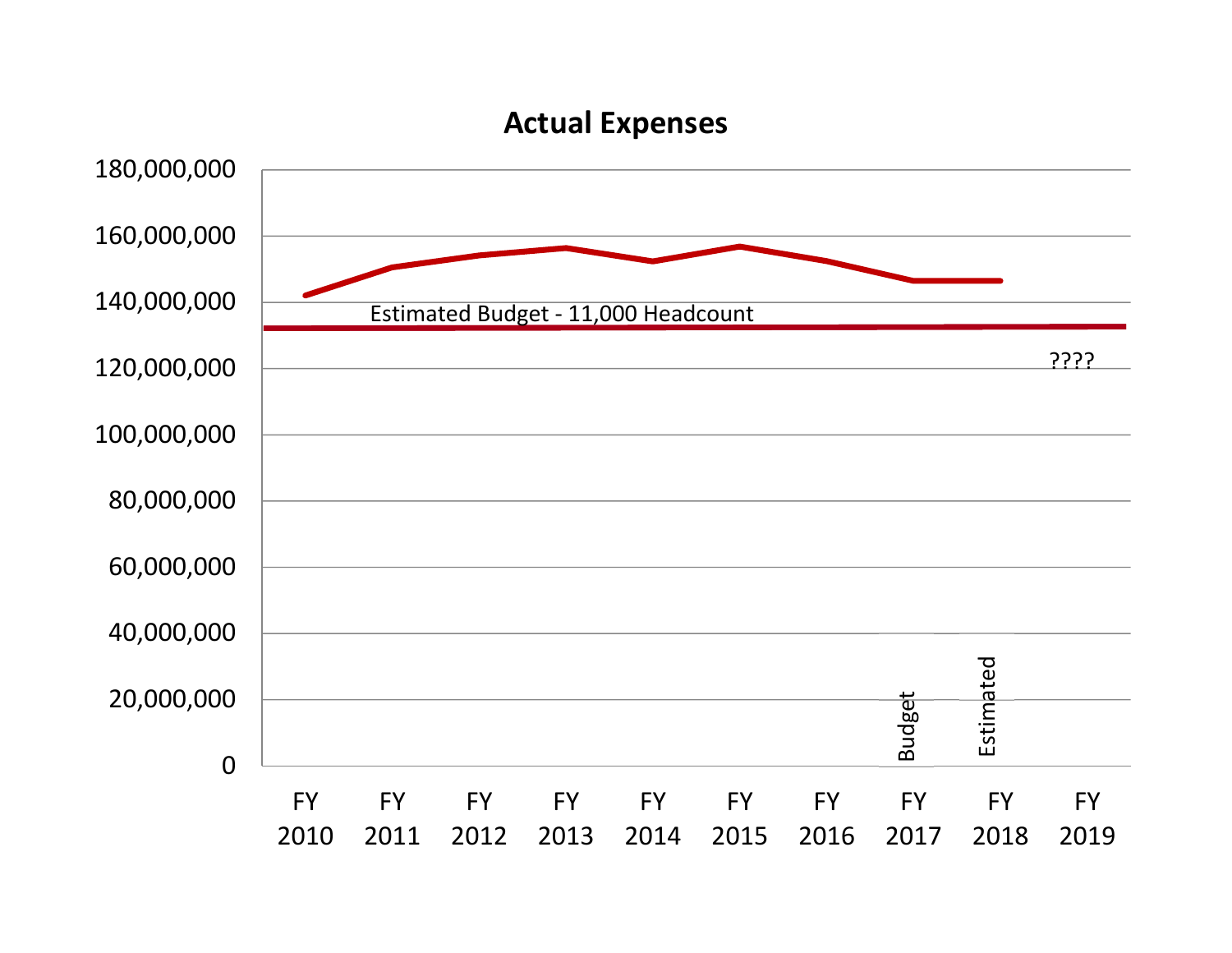### Trends in Total Budget

No change to assumptions

|                             |               |                  | 11,000        |
|-----------------------------|---------------|------------------|---------------|
|                             |               | <b>FY2018</b>    | Headcount     |
|                             | FY2017 Budget | <b>Estimated</b> | Estimated     |
| <b>State Appropriations</b> | \$60,981,593  | \$59,324,418     | \$59,324,418  |
| Tuition                     | \$84,333,745  | \$79,185,722     | \$77,545,258  |
| <b>Other Miscellaneous</b>  | \$1,151,109   | \$1,113,424      | \$1,099,231   |
| Total                       | \$146,466,447 | \$139,623,564    | \$137,968,907 |

1% increase is Resident tuition produces ~\$300K

FY18 Estimated Budget is ‐4.7% from FY17 budget 11,000 Estimated Budget is ‐5.8% from FY17 budget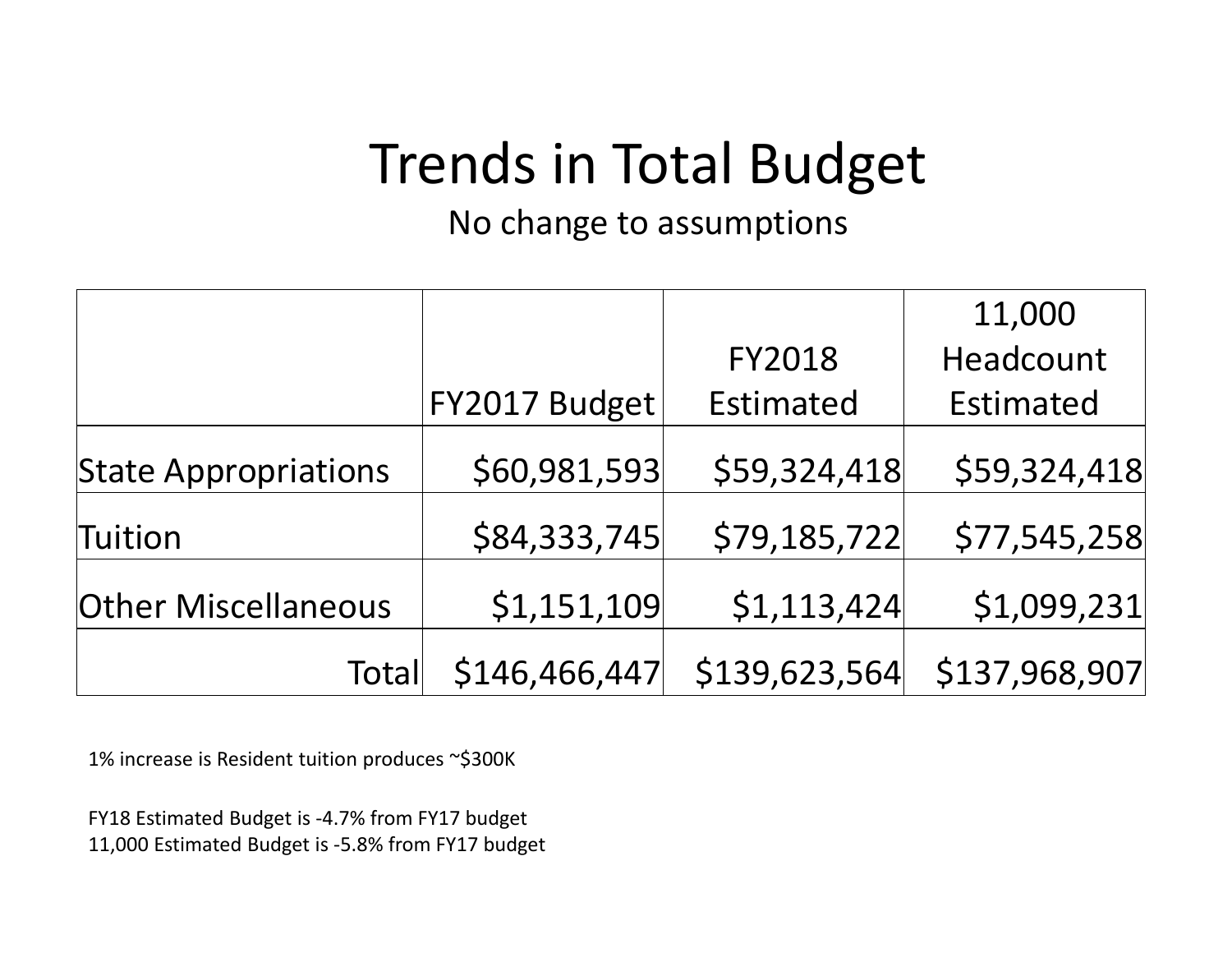## Trends in Total Budget

Assumes reduction in appropriation lump sum

|                             |               |                  | 11,000           |
|-----------------------------|---------------|------------------|------------------|
|                             |               | <b>FY2018</b>    | Headcount        |
|                             | FY2017 Budget | <b>Estimated</b> | <b>Estimated</b> |
| <b>State Appropriations</b> | \$60,981,593  | \$56,471,450     | \$56,471,450     |
| Tuition                     | \$84,333,745  | \$79,185,722     | \$77,545,258     |
| <b>Other Miscellaneous</b>  | \$1,151,109   | \$1,113,424      | \$1,099,231      |
| Total                       | \$146,466,447 | \$136,770,596    | \$135,115,939    |

1% increase is Resident tuition produces ~\$300K

FY18 Estimated Budget is ‐8.5% from FY17 budget 11,000 Estimated Budget is ‐9.6% from FY17 budget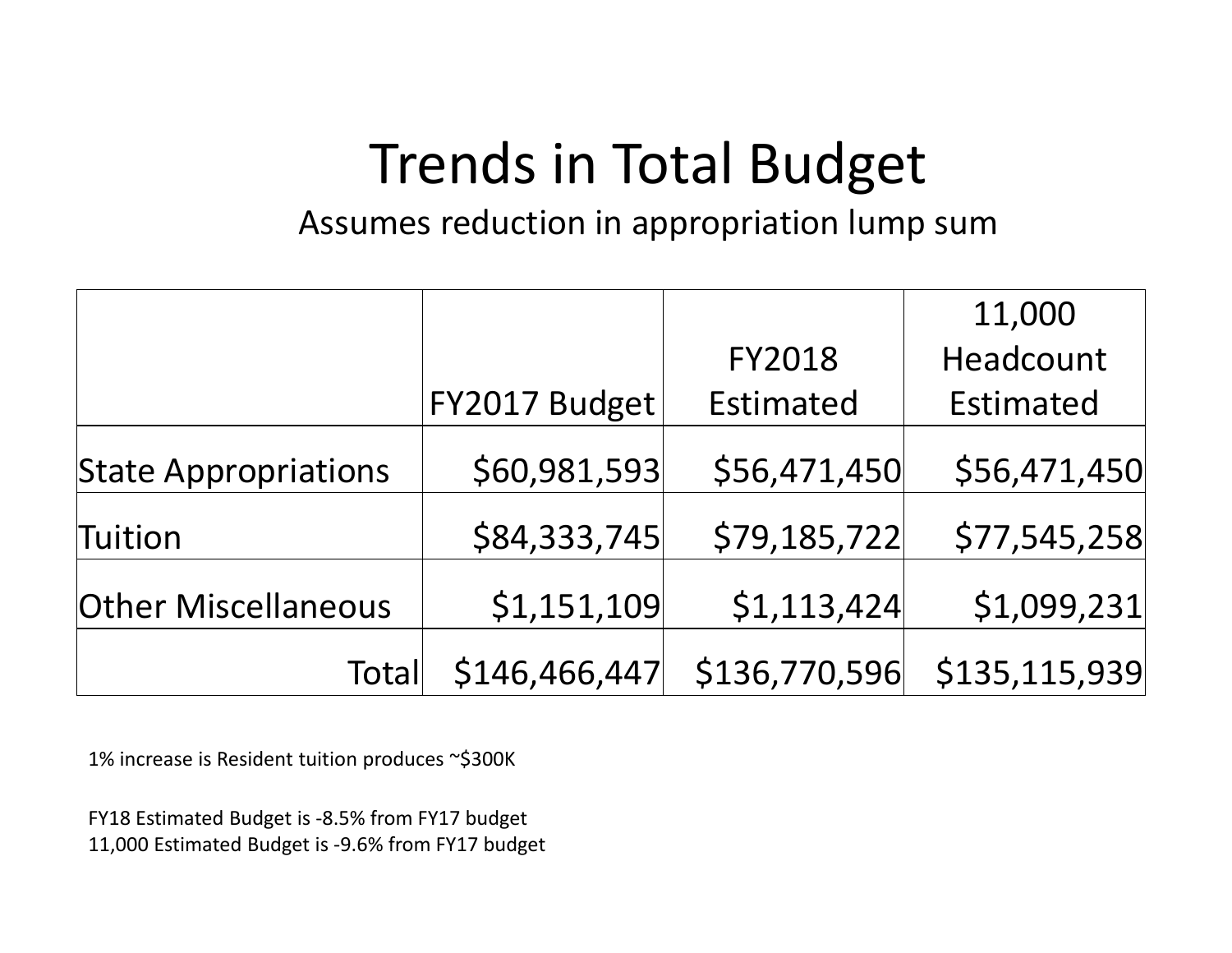

### **Employee FTE Needed to Reach Target Staffing Ratios**

**Student: Faculty 18:1; Non‐faculty: Faculty 1.4:1**

• Non‐Faculty includes ~130 graduate assistants in FY17 budget

• Faculty ratio in FY17 budget ‐ student:faculty 16.5 and Non‐Faculty:Faculty 1.4:1